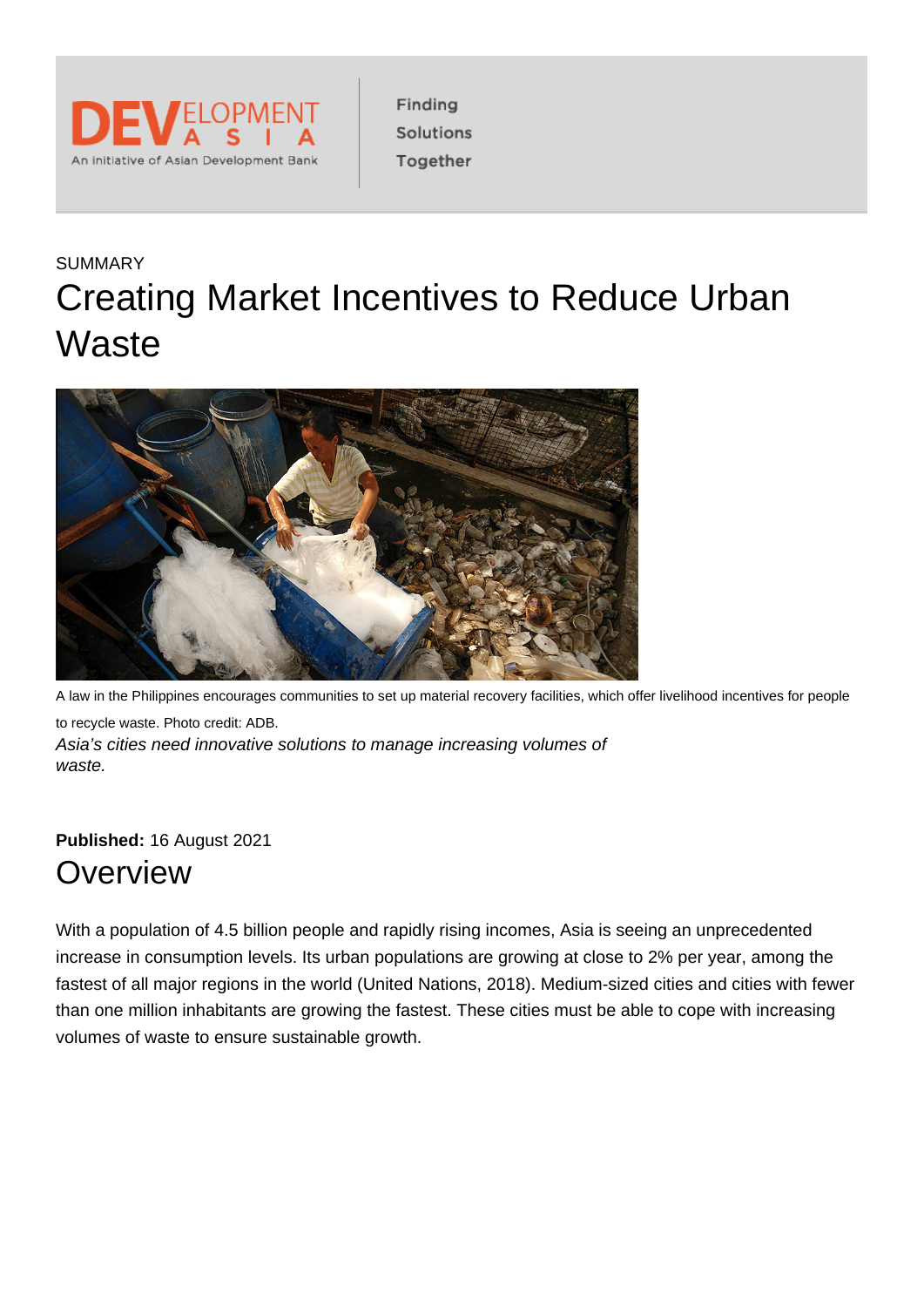Projections suggest that global solid waste generation will increase to 2.59 billion tonnes by 2030, with growth in waste quantities being among the fastest in Asia (Kaza et al, 2018). Waste production in East Asia, the Pacific, and South Asia, is expected to more than double by 2030 from their 2016 levels. Nine out of the top 10 countries according to annual plastic emission into the worlds oceans are located in Asia (Meijer et al, 2021).

Urgent action and better tools are needed to address the waste problem in the region. Otherwise, unmanaged waste is likely to have severe environmental and social consequences in the coming decades, especially in rapidly growing cities.

Market-based instruments have the potential to promote flexibility and spur innovation in finding solutions to improve resource use and environmental quality, as well as create incentives to minimize the costs of achieving environmental goals, including waste reduction.

This summary is based on the chapter on waste of [Greening Markets: Market-Based Approaches for](https://www.adb.org/publications/greening-markets-environmental-management-asia)  [Environmental Management in Asia](https://www.adb.org/publications/greening-markets-environmental-management-asia) published by the Asian Development Bank. It provides an overview and assessment on the suitability of using different market-based instruments to address growing amounts of waste in Asia. It also shares recommendations and enabling conditions for the use of specific interventions for more efficient and effective waste management.

# Market-Based Instruments for Waste Management

Properly designed and implemented market-based instruments can reduce pollution at the lowest cost with the potential to facilitate even greater reductions in waste than standards set by command-andcontrol regulations.

Based on a systematic analysis synthesizing findings from previous studies of selected countries in East Asia, South Asia, and Southeast Asia, five types of market-based instruments are used in the region to address upstream waste reduction (through changes in production and distribution processes and consumer choices), household and industrial waste collection, and waste processing. These are (i) tradable permits, (ii) taxes, fees, and charges, (iii) subsidies, (iv) hybrid policies, (v) extended producer responsibility, and (vi) information provision, labels, and voluntary agreements. A review of these instruments produced the following findings.

Well-designed waste management policies need to be integrated and cover the full waste stream.

In many lower-income countries in Asia, there is a lack of enabling legislation that covers all waste streams and incorporates the private sector. Traditional policy instruments for waste management are based on command and control, where regulatory bodies evaluate each instance of waste and then decide on the treatment. However, to transition toward a circular economy, emphasis should be on reducing waste by making changes in production methods and consumption choices. The following figure shows the hierarchy of moving from the least desirable to the most desirable to achieve this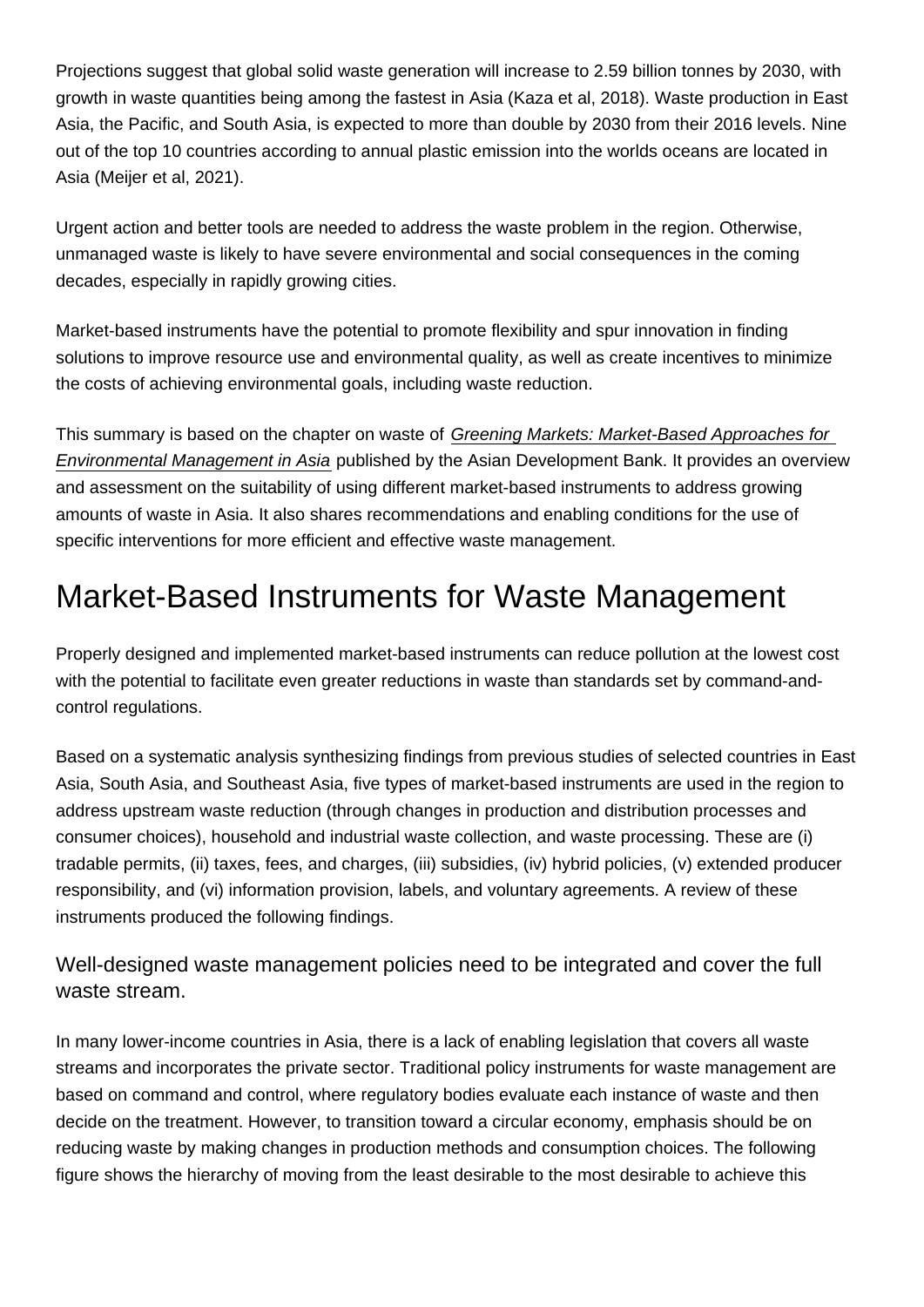transition.

Action Hierarchy in the Circular Economy

Sources: Adapted from European Commission's [Waste Framework Directive](https://ec.europa.eu/environment/topics/waste-and-recycling/waste-framework-directive_en) and M. Goorhuis and A. Bartl. 2011. [International Solid Waste](https://www.iswa.org/index. php?eID=tx_iswaknowledgebase_download&documentUid=2359) [Association Key Issue Paper on Waste](https://www.iswa.org/index.php?eID=tx_iswaknowledgebase_download&documentUid=2359)  [Prevention, Waste Minimization and Resource Management.](https://www.iswa.org/index.php?eID=tx_iswaknowledgebase_download&documentUid=2359)

It has been difficult to implement policies other than dumping and landfilling in lower income countries in Asia because of lack of enabling legislations that incorporate private actors and all types of waste. Formal waste markets can be developed through overarching waste management legislation that allows flexibility for private actors to process all kinds of waste. Market-based instruments have gained increasing traction in the waste management sector in Asia over the past 2 decades. They can impose an explicit cost on waste and disposal and help raise revenues to offset processing and recycling costs. They can also reduce the information and enforcement burden, incentivize producers to adopt less waste-generating production technologies or to reuse materials, and change consumer attitudes and behaviors toward waste.

Waste management policies need to take an integrated approach to the full waste stream—from production to waste processing. As the overall policy goals become more advanced, different policies are created for every part of the waste hierarchy, and both markets and government regulations are crucial to move up the waste hierarchy over time.

Asian countries can consider a mix of complementary command-and-control regulations and marketbased instruments suited for their particular context. For example, an alternative to a plastic bag ban is to charge bag fees to encourage business and consumers to use multi-use substitutes. Setting performance standards on the production of plastic bags can also make the bags easier to reuse and recycle.

In Southeast Asia, many countries already have national strategies and regulatory frameworks to address challenges related to waste management. Malaysia has significantly improved its environmental quality by combining command and control approaches and economic instruments. The Philippines successfully implemented the Industrial Waste Exchange Program (Abrera 2011), while Thailand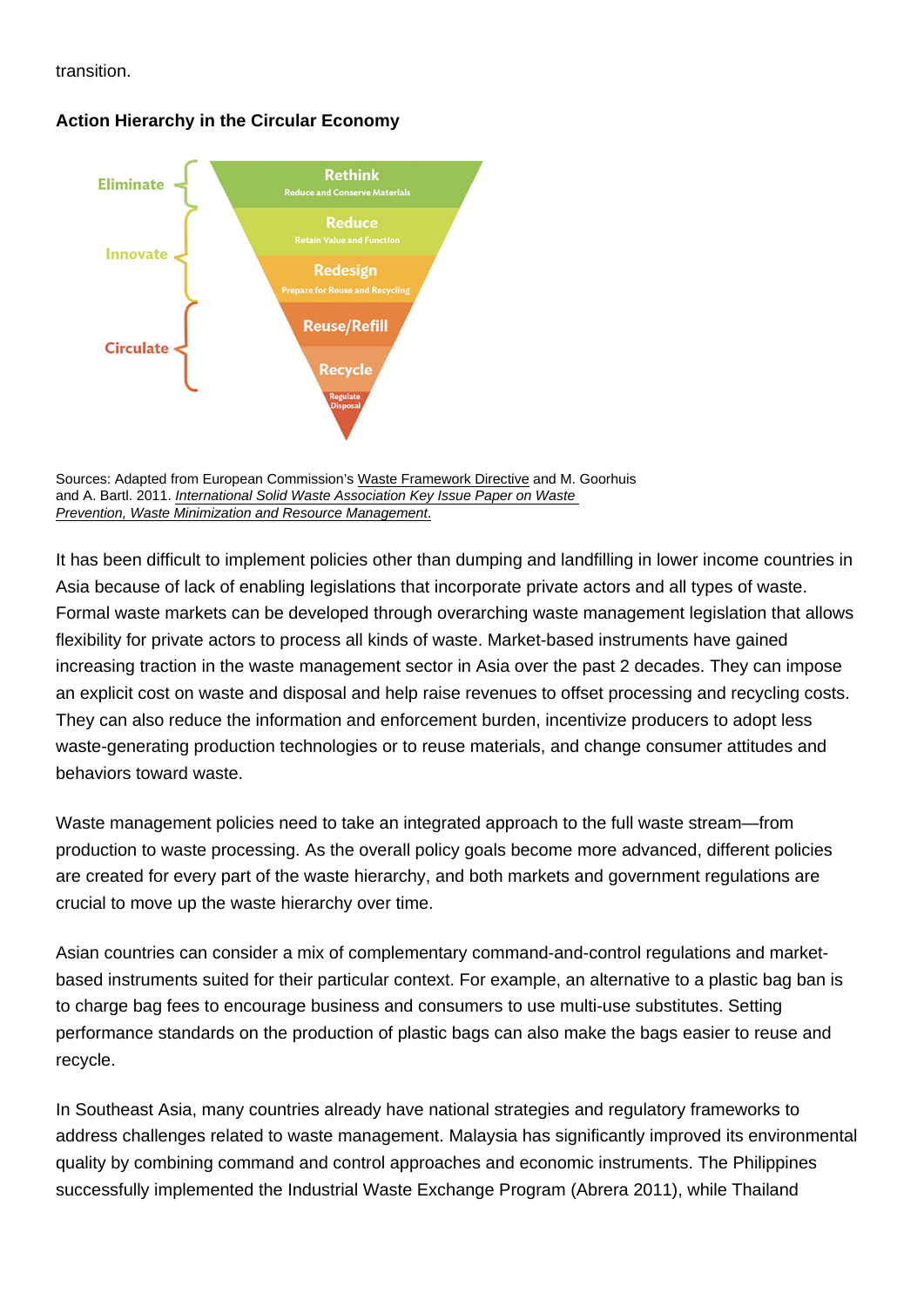boosted recycling of lead-acid batteries through excise tax reduction (Tularak 2011).

A more holistic "zero waste" approach also encourages better waste management practices on the production and consumption sides of the market. For example, products must be redesigned to take account of their end-of-life uses, reuse, and/or decomposition. This entails policies that provide incentives for producers to shift to a more sustainable way of manufacturing (Singh and Ordoñez 2016 and Stahel 2016).

There is a critical need for better data and monitoring of waste levels, performance of policy tools, and environmental health.

Many Asian countries lack a real-time system for measuring waste generation to monitor and enforce regulations effectively and may not have the capacity to implement policies as well. Improved data gathering and monitoring will help determine the effectiveness of a policy on a system-wide level and foster transparency and accountability.

### Voluntary agreements and information-related campaigns are underutilized instruments for solid waste management.

Information campaigns have been successful in reducing waste. Increasing public awareness improved hazardous waste collection and encouraged recycling behavior (Lim-Wavde, Kauffman, and Dawson 2017 and Rhodes et al. 2014).

Requiring producers to label products based on their waste-minimizing methods can discourage wasteful production processes (Aramyan, Valeeva, and Vittuari 2016). In Indonesia, the Program for Pollution Control, Evaluation and Rating, which rated companies according to their river pollution control efforts, raised the level of environmental compliance among industrial firms and prompted companies to adopt greener production practices.

#### Extended producer responsibility schemes are underutilized.

Producers may be held accountable for wasteful production processes. Extended producer responsibility policies have resulted in products being designed with their entire life cycle in mind and improved collection of used products. Take-back requirements have emerged as the most used policy, ensuring that producers or retailers are responsible for the end-of-life management of their products. They comprised 72% of global extended producer responsibility policies in 2013. However, Asian countries only accounted for 4% of these efforts (Kaffine and O'Reilly 2013).

Global experiences suggest that these schemes require strong complementary policy frameworks to be effective. Policies are needed to also promote innovation and require the use of recycled components in product design. High recyclability will be important for sustainable production and consumption of exported products.

The People's Republic of China has been effective in steering its waste electrical and electronic equipment recycling industry toward a more environmentally friendly direction. It has been promoting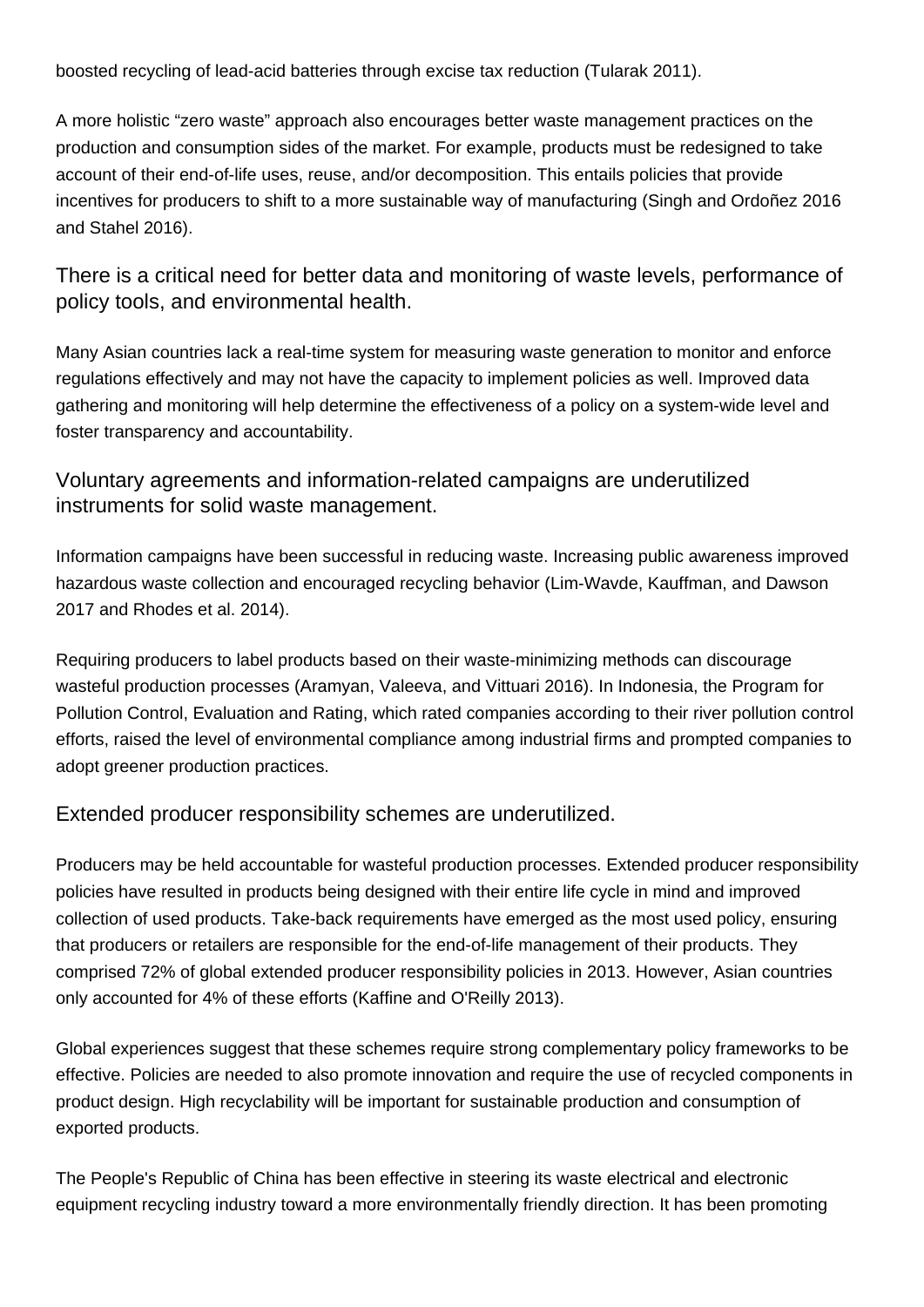standard disposal and recycling procedures and encouraging manufacturers to adopt environmentally friendly design features.

Taxes, fees, and charges for waste collection can facilitate cost recovery for utilities and reduction of waste generation.

Used by most countries in Asia, taxes, fees, and charges are simple in design, facilitate cost recovery, and often effectively reduce upstream waste generation. Many jurisdictions find it easy to collect these taxes by charging them as part of the property tax.

If well designed, these policies also discourage producers and consumers from generating waste, promote the adoption of more resource-efficient processes, and generate income for waste utilities. For example, treatment fees by weight or pay-as-you-throw programs have decreased waste from households and firms. However, most countries impose very low charges and cover only a portion of the waste management cost, or their enforcement is weak. The success of such schemes depends on proper design, regular data collection, and strict monitoring and implementation.

There is high potential for economic benefits from various sectors in the waste stream.

Waste segregation at source—meaning within the home for households and at the place of production for firms—is one of the quickest and easiest interventions that can catalyze downstream waste beneficiation initiatives in both the public and private sectors. In informal communities, micro waste depots that offer differentiated bins for different types of wastes (e.g. organic wastes, packaging, glass and electronic wastes) can also help achieve separation at source in poor areas. Policies that provide behavioral nudges, bolstered by incentives—such as pay-as-you-throw schemes and information campaigns—will encourage households and firms to manage their waste more judiciously and promote the proper treatment of that waste. Efforts must be coordinated at the municipal level to ensure the harmonious integration of public and private sector waste management activities.

### Integrating the informal sector into waste management frameworks may bring economic benefits and help achieve environmental and social goals.

The large informal sector in many parts of Asia derive their livelihood from waste collection and processing. Despite hazards and social vulnerabilities, the sector's wide network and greater efficiency improve recycling rates and lead to savings for city authorities (Wilson et al. 2012).

Given these benefits and the collection inefficiency of many municipalities and authorities, it is essential to institutionalize the role of the informal sector. Entrepreneurs in the informal recovery process can be trained and integrated into the formal resource recovery system to reduce the amount disposed and recover valuable products (Qdais 2007). This will help provide safe working conditions and reduce pollution. Formalization will help provide safe working conditions and also help reduce environmental pollution by informal sector recyclers. In order to ensure formalization, tax incentives need to be provided and maintained and land and energy supplied at subsidized rates to the formal sector. In a study in Bangladesh, Alam and Bahauddin (2015) suggested registering the informal e-waste recycling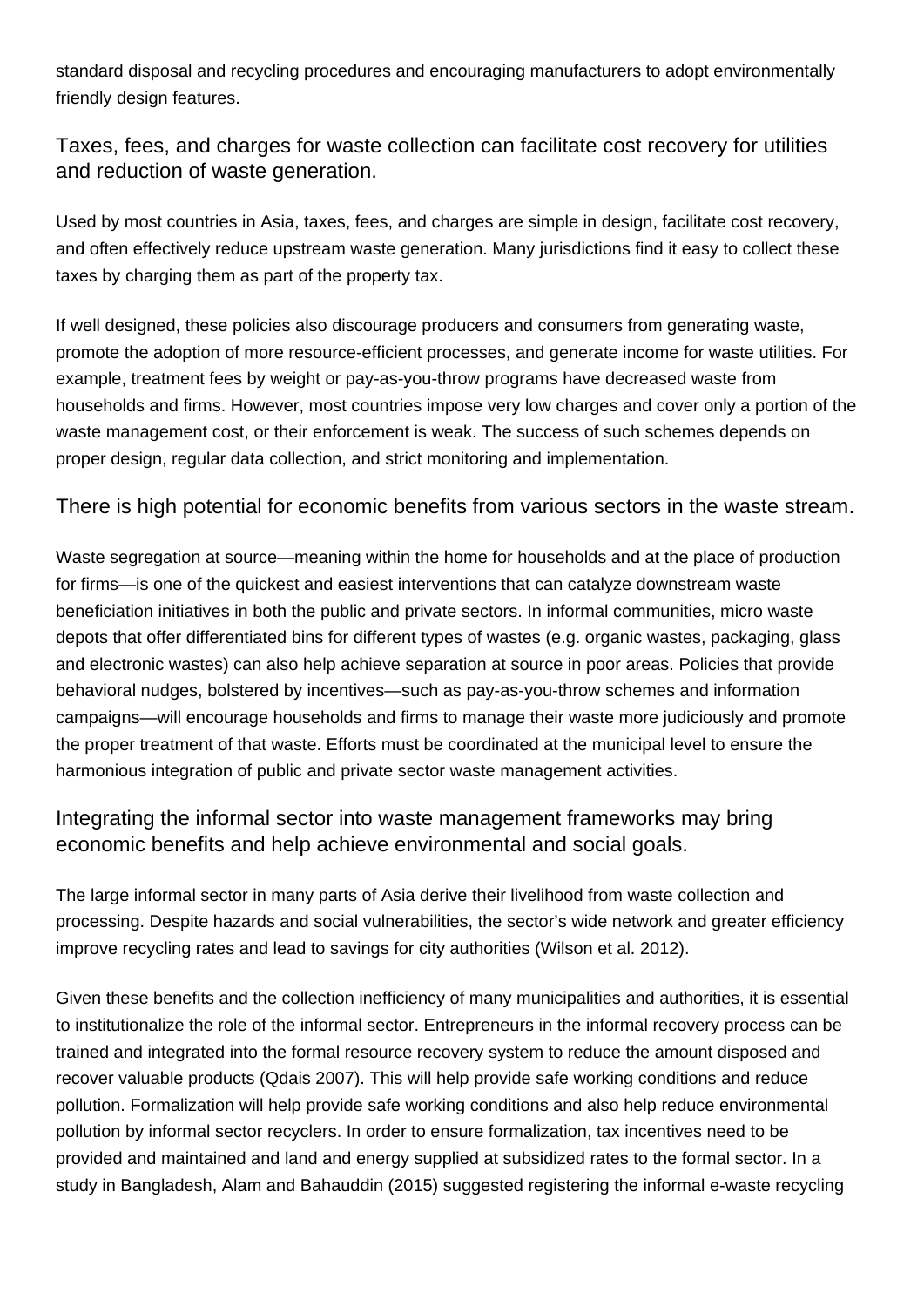plants to formally recognize and track the sector. Integrating the informal sector into waste management frameworks also has the potential to serve additional goals, such as job creation and poverty alleviation.

## Recommendations

The following are recommendations for future applications of market-based instruments for waste management

- Introduce initiatives and policies that promote separation of waste at source and enable markets for downstream waste beneficiation while ensuring integration of public and private sector waste management programs.
- Set up micro-waste depots and create incentives for informal sector waste pickers to deposit waste in safer designated areas.
- Scale up complementary command-and-control regulations in critical waste streams to hasten consumer and producer behavior change.
- Provide a suitable legal and regulatory framework to encourage public–private partnerships to facilitate the transition to using market-based instruments for waste.
- Set aspirational goals, such as zero-waste policies and transitioning to a circular economy, to help introduce and implement economic instruments, which can catalyze public and private sector initiatives in the waste generation and beneficiation industries.
- Employ market-based instruments, such as extended producer responsibility schemes and deposit-refund schemes, to facilitate a transition to a circular economy and enable more efficient use of resources and less waste generation.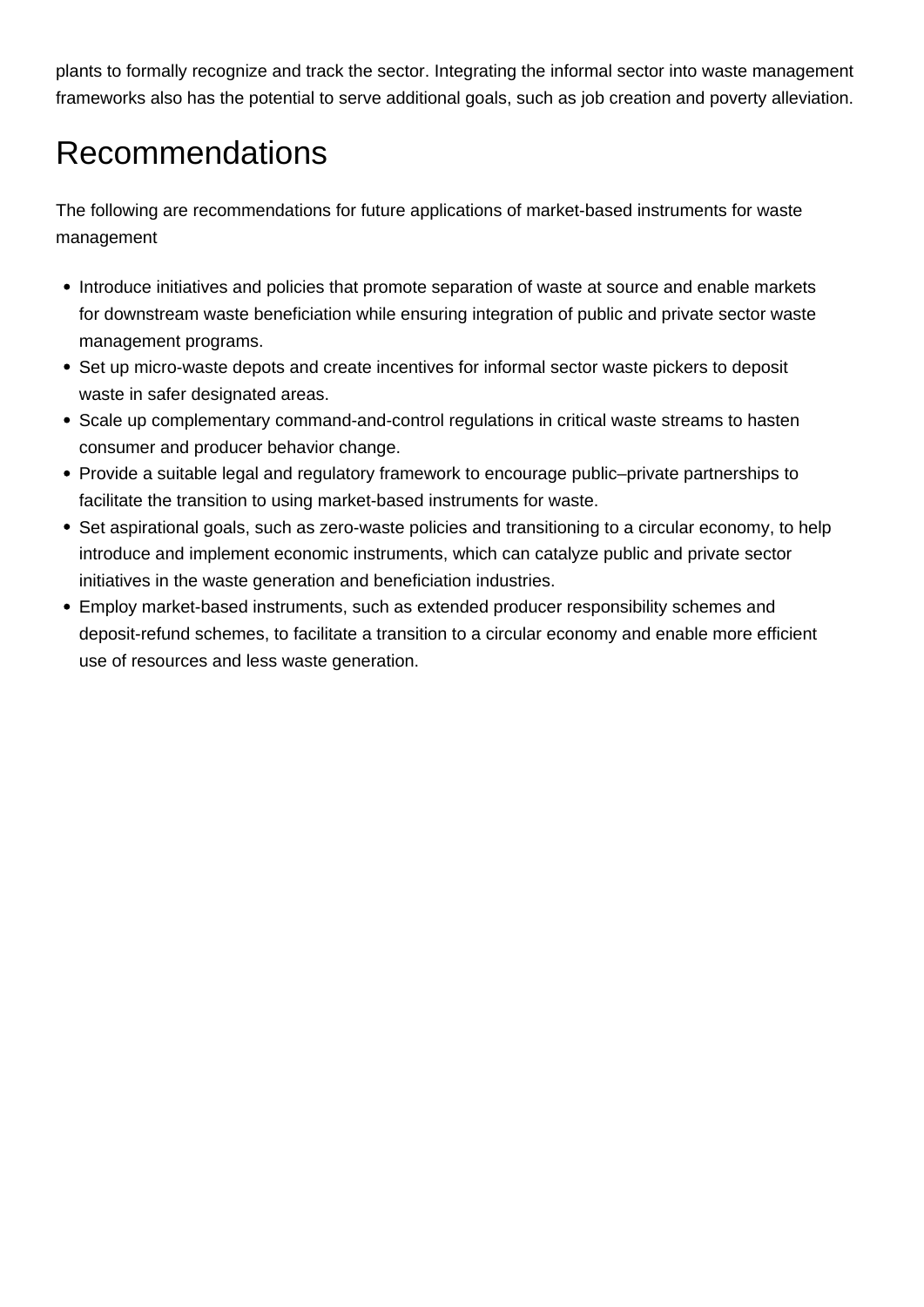## Resources

#### [Journal Articles](https://development.asia/printpdf/summary/creating-market-incentives-reduce-urban-waste#collapse1a)

A. Matter et al. 2015. Impacts of Policy and Market Incentives for Solid Waste Recycling in Dhaka, Bangladesh. Waste Management. 39. pp. 321–328.

B. Byamba and M. Ishikawa. 2017. Municipal Solid Waste Management in Ulaanbaatar, Mongolia: Systems Analysis. Sustainability. 9 (6). 896.

C. Schmidt, T. Krauth, and S. Wagner. 2018. [Correction to Export of Plastic Debris by Rivers Into the](https://doi.org/10.1021/acs.est.7b06377)  [Sea.](https://doi.org/10.1021/acs.est.7b06377) Environmental Science Technology. 52. pp. 927–927.

D. C. Wilson et al. 2012. Comparative Advantage of Solid Waste Management in 20 Cities. Waste Management & Research: The Journal for A Sustainable Circular Economy . 30 (3). pp. 237–254.

H. A. A. Qdais. 2007. Techno-Economic Assessment of Municipal Solid Waste Management in Jordan. Waste Management. 27 (11). pp. 1666–1672.

J. Singh and I. Ordoñez. 2016. [Resource Recovery From Post-Consumer Waste: Important Lessons for](https://doi.org/10.1016/j.jclepro.2015.12.020)  [the Upcoming Circular Economy.](https://doi.org/10.1016/j.jclepro.2015.12.020) Journal of Cleaner Production. Special Volume: Transitions to Sustainable Consumption and Production in Cities. 134. pp. 342–353.

K. Lim-Wavde, R. J. Kauffman, and G. S. Dawson. 2017. Household Informedness and Policy Analytics for the Collection and Recycling of Household Hazardous Waste in California. Resources, Conservation, and Recycling. 120. pp. 880–107.

L. J. Meijer et al. 2021. [More Than 1000 Rivers Account for 80% of Global Riverine Plastic Emissions](https://advances.sciencemag.org/content/7/18/eaaz5803)  [Into the Ocean.](https://advances.sciencemag.org/content/7/18/eaaz5803) Science Advances. 7 (18).

M. Alam and K. M. Bahauddin. 2015. Electronic Waste in Bangladesh: Evaluating the Situation, Legislation and Policy and Way Forward With Strategy and Approach. DeGruyter Open. 9 (1).

R. E. Rhodes et al. 2014. [Are Mere Instructions Enough? Evaluation of Four Types of Messaging on](https://www.sciencedirect.com/science/article/abs/pii/S0921344914000949?via=ihub)  [Community Depot Recycling.](https://www.sciencedirect.com/science/article/abs/pii/S0921344914000949?via=ihub) Resources, Conservation and Recycling. 90. pp. 1–8.

W. R. Stahel. 2016. [The Circular Economy.](https://www.nature.com/news/the-circulareconomy-1.19594) Nature. 23 March.

#### [Online Source](https://development.asia/printpdf/summary/creating-market-incentives-reduce-urban-waste#collapse1b)

European Commission. [Waste Framework Directive.](https://ec.europa.eu/environment/topics/waste-and-recycling/waste-framework-directive_en)

#### **[Presentations](https://development.asia/printpdf/summary/creating-market-incentives-reduce-urban-waste#collapse1c)**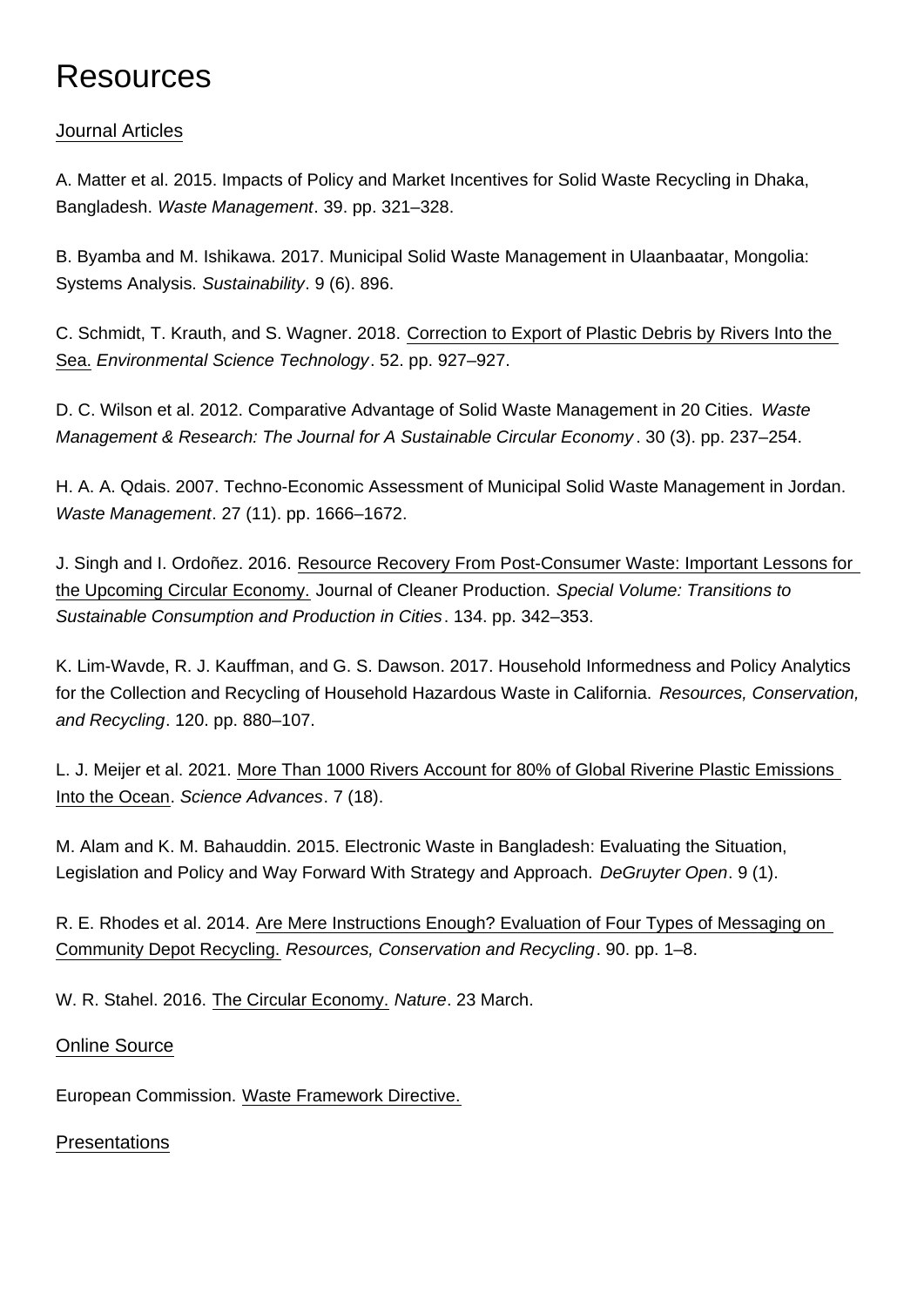P. Tularak. 2011. The Use of Economic Instruments in Natural Resource Management in Thailand . Paper presented at the Forum-Workshop on Economic Instruments Applied in Environmental and Natural Resource Management in Southeast Asia. Bali, Indonesia. 26–28 September.

V. V. Abrera. 2011. The Use of Economic Instruments in Natural Resource Management in the Philippines. Paper presented at the Forum-Workshop on Economic Instruments Applied in Environmental and Natural Resource Management in Southeast Asia. Bali, Indonesia. 26–28 September.

#### [Publications](https://development.asia/printpdf/summary/creating-market-incentives-reduce-urban-waste#collapse1d)

Asian Development Bank. 2021. [Greening Markets: Market-Based Approaches for Environmental](https://www.adb.org/publications/greening-markets-environmental-management-asia)  [Management in Asia.](https://www.adb.org/publications/greening-markets-environmental-management-asia) Manila.

C. P. Baldé et al. 2017. [Global E-waste Monitor.](https://www.itu.int/en/ITU-D/Climate-Change/Documents/GEM 2017/Global-E-waste Monitor 2017 .pdf)

L. Aramyan, N. Valeeva, and M. Vittuari. 2016. Market-Based Instruments and Other Socio-Economic Incentives Enhancing Food Waste Prevention and Reduction. The European Commission, FP7- Coordination and Support Action.

D. Kaffine and P. O'Reilly. 2013. What Have We Learned About Extended Producer Responsibility in the Past Decade? A Survey of the Recent EPR Economic Literature. [Organisation for Economic Cooperation and Development] OECD Working Party on Resource Productivity and Waste . 45.

M. Goorhuis and A. Bartl. 2011. International Solid Waste Association Key Issue Paper on Waste Prevention, Waste Minimization and Resource Management.

P. Ekins et al. 2016. [Resource Efficiency: Potential and Economic Implications.](http://www.resourcepanel.org/sites/default/files/documents/document/media/resource_efficiency_report_march_2017_web_res.pdf) United Nations Environment Programme (UNEP).

S. Kaza et al. 2018. [What a Waste 2.0: A Global Snapshot of Solid Waste Management to 2050](https://openknowledge.worldbank.org/handle/10986/30317) . Washington, DC: World Bank.

United Nations, Department of Economic and Social Affairs, Population Division. 2019. [World](https://population.un.org/wup/Publications/Files/WUP2018-Report.pdf)  [Urbanization Prospects: The 2018 Revision](https://population.un.org/wup/Publications/Files/WUP2018-Report.pdf). New York: United Nations.

> [Reza Daniels](https://development.asia/node/7071) Associate Professor, School of Economics, University of Cape Town

[Reza Daniels](https://sites.google.com/site/rezachedaniels/) is a senior research fellow in the Environment for Development network. In 2020 he was also visiting associate professor at the Indian Statistical Institute in Delhi. He contributes to teaching and research on greener economic growth and governance, waste management and the development of a circular economy, and behavioral changes that can influence zero waste strategies. He is also a member of the International Advisory Panel of the African Marine Waste network.